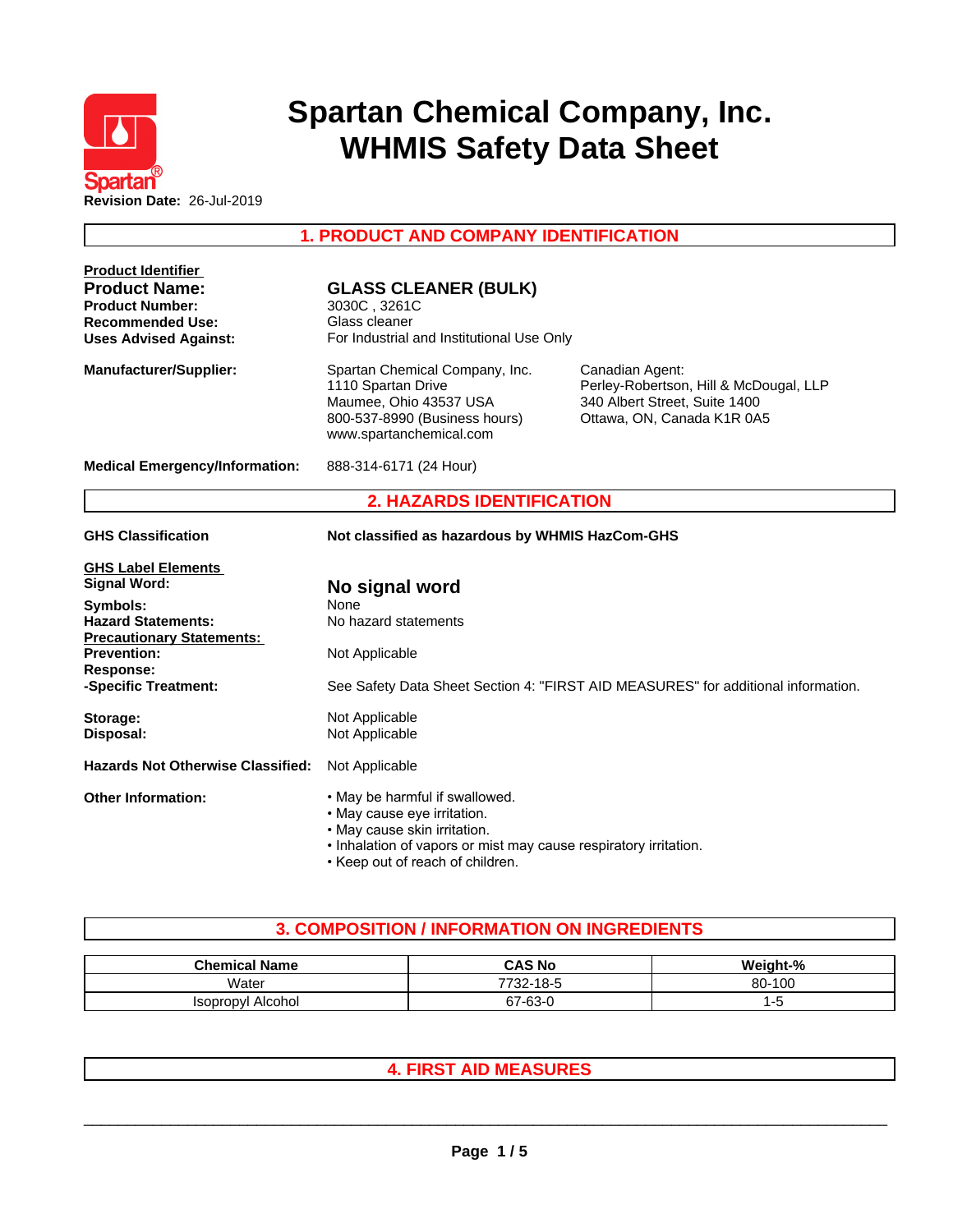| -Eye Contact:                                                           | Rinse cautiously with water for several minutes. Remove contact lenses, if present and<br>easy to do. Continue rinsing. If eye irritation persists: Get medical attention.                                                                                                            |  |  |  |
|-------------------------------------------------------------------------|---------------------------------------------------------------------------------------------------------------------------------------------------------------------------------------------------------------------------------------------------------------------------------------|--|--|--|
| -Skin Contact:                                                          | Wash with soap and water. If skin irritation occurs: Get medical attention.                                                                                                                                                                                                           |  |  |  |
| -Inhalation:                                                            | Remove victim to fresh air and keep at rest in a position comfortable for breathing. Call a                                                                                                                                                                                           |  |  |  |
|                                                                         | poison control center or physician if you feel unwell.                                                                                                                                                                                                                                |  |  |  |
| -Ingestion:                                                             | Rinse mouth. Do NOT induce vomiting. Never give anything by mouth to an unconscious<br>person. Get medical attention if you feel unwell.<br>Treat symptomatically.                                                                                                                    |  |  |  |
| <b>Note to Physicians:</b>                                              |                                                                                                                                                                                                                                                                                       |  |  |  |
|                                                                         | <b>5. FIRE-FIGHTING MEASURES</b>                                                                                                                                                                                                                                                      |  |  |  |
|                                                                         |                                                                                                                                                                                                                                                                                       |  |  |  |
| Suitable Extinguishing Media:                                           | Product does not support combustion, Use extinguishing agent suitable for type of<br>surrounding fire                                                                                                                                                                                 |  |  |  |
| <b>Specific Hazards Arising from the</b><br><b>Chemical:</b>            | Dried product is capable of burning. Combustion products are toxic.                                                                                                                                                                                                                   |  |  |  |
| <b>Hazardous Combustion Products:</b>                                   | May include Carbon monoxide Carbon dioxide and other toxic gases or vapors.                                                                                                                                                                                                           |  |  |  |
| <b>Protective Equipment and</b><br><b>Precautions for Firefighters:</b> | Wear MSHA/NIOSH approved self-contained breathing apparatus (SCBA) and full<br>protective gear. Cool fire-exposed containers with water spray.                                                                                                                                        |  |  |  |
|                                                                         | <b>6. ACCIDENTAL RELEASE MEASURES</b>                                                                                                                                                                                                                                                 |  |  |  |
| <b>Personal Precautions:</b>                                            | Avoid contact with skin, eyes or clothing. Use personal protective equipment as required.                                                                                                                                                                                             |  |  |  |
| <b>Environmental Precautions:</b>                                       | Do not rinse spill onto the ground, into storm sewers or bodies of water.                                                                                                                                                                                                             |  |  |  |
| Methods for Clean-Up:                                                   | Prevent further leakage or spillage if safe to do so. Contain and collect spillage with<br>non-combustible absorbent material, (e.g. sand, earth, diatomaceous earth, vermiculite)<br>and place in container for disposal according to local / national regulations (see Section 13). |  |  |  |
|                                                                         |                                                                                                                                                                                                                                                                                       |  |  |  |

|                                 | <b>7. HANDLING AND STORAGE</b>                                                                                                     |
|---------------------------------|------------------------------------------------------------------------------------------------------------------------------------|
| <b>Advice on Safe Handling:</b> | Handle in accordance with good industrial hygiene and safety practice. Wash thoroughly                                             |
|                                 | after handling.                                                                                                                    |
| <b>Storage Conditions:</b>      | Keep containers tightly closed in a dry, cool and well-ventilated place. Keep out of the reach<br>of children. Keep from freezing. |

## **8. EXPOSURE CONTROLS / PERSONAL PROTECTION**

#### **Occupational Exposure Limits:** .

| <b>Chemical Name</b>                                            | <b>ACGIH TLV</b>                                                                                                                                                                                                                                 | <b>OSHA PEL</b>                                                                                                                                                              | <b>NIOSH</b>                               |  |
|-----------------------------------------------------------------|--------------------------------------------------------------------------------------------------------------------------------------------------------------------------------------------------------------------------------------------------|------------------------------------------------------------------------------------------------------------------------------------------------------------------------------|--------------------------------------------|--|
| Isopropyl Alcohol<br>67-63-0                                    | STEL: 400 ppm<br>TWA: 200 ppm                                                                                                                                                                                                                    | TWA: 400 ppm<br>TWA: 980 mg/m <sup>3</sup>                                                                                                                                   | <b>IDLH: 2000 ppm</b><br>TWA: 400 ppm      |  |
|                                                                 |                                                                                                                                                                                                                                                  | (vacated) TWA: 400 ppm<br>(vacated) TWA: 980 mg/m <sup>3</sup>                                                                                                               | TWA: $980 \text{ mg/m}^3$<br>STEL: 500 ppm |  |
|                                                                 |                                                                                                                                                                                                                                                  | (vacated) STEL: 500 ppm<br>(vacated) STEL: 1225 mg/m <sup>3</sup>                                                                                                            | STEL: 1225 mg/m <sup>3</sup>               |  |
| <b>Engineering Controls:</b>                                    | Provide good general ventilation.<br>engineering controls should be considered.                                                                                                                                                                  | If work practices generate dust, fumes, gas, vapors or mists which expose workers to<br>chemicals above the occupational exposure limits, local exhaust ventilation or other |                                            |  |
| <b>Personal Protective Equipment</b>                            |                                                                                                                                                                                                                                                  |                                                                                                                                                                              |                                            |  |
| <b>Eye/Face Protection:</b><br><b>Skin and Body Protection:</b> | Not required with expected use.<br>Not required with expected use.                                                                                                                                                                               |                                                                                                                                                                              |                                            |  |
| <b>Respiratory Protection:</b>                                  | Not required with expected use.<br>If occupational exposure limits are exceeded or respiratory irritation occurs, use of a<br>NIOSH/MSHA approved respirator suitable for the use-conditions and chemicals in Section<br>3 should be considered. |                                                                                                                                                                              |                                            |  |
| <b>General Hygiene Considerations:</b>                          | Wash hands and any exposed skin thoroughly after handling.<br>See 29 CFR 1910.132-138 for further quidance.                                                                                                                                      |                                                                                                                                                                              |                                            |  |

## **9. PHYSICAL AND CHEMICAL PROPERTIES**

| əldle  | Liquid - |  |
|--------|----------|--|
| Color: |          |  |
|        |          |  |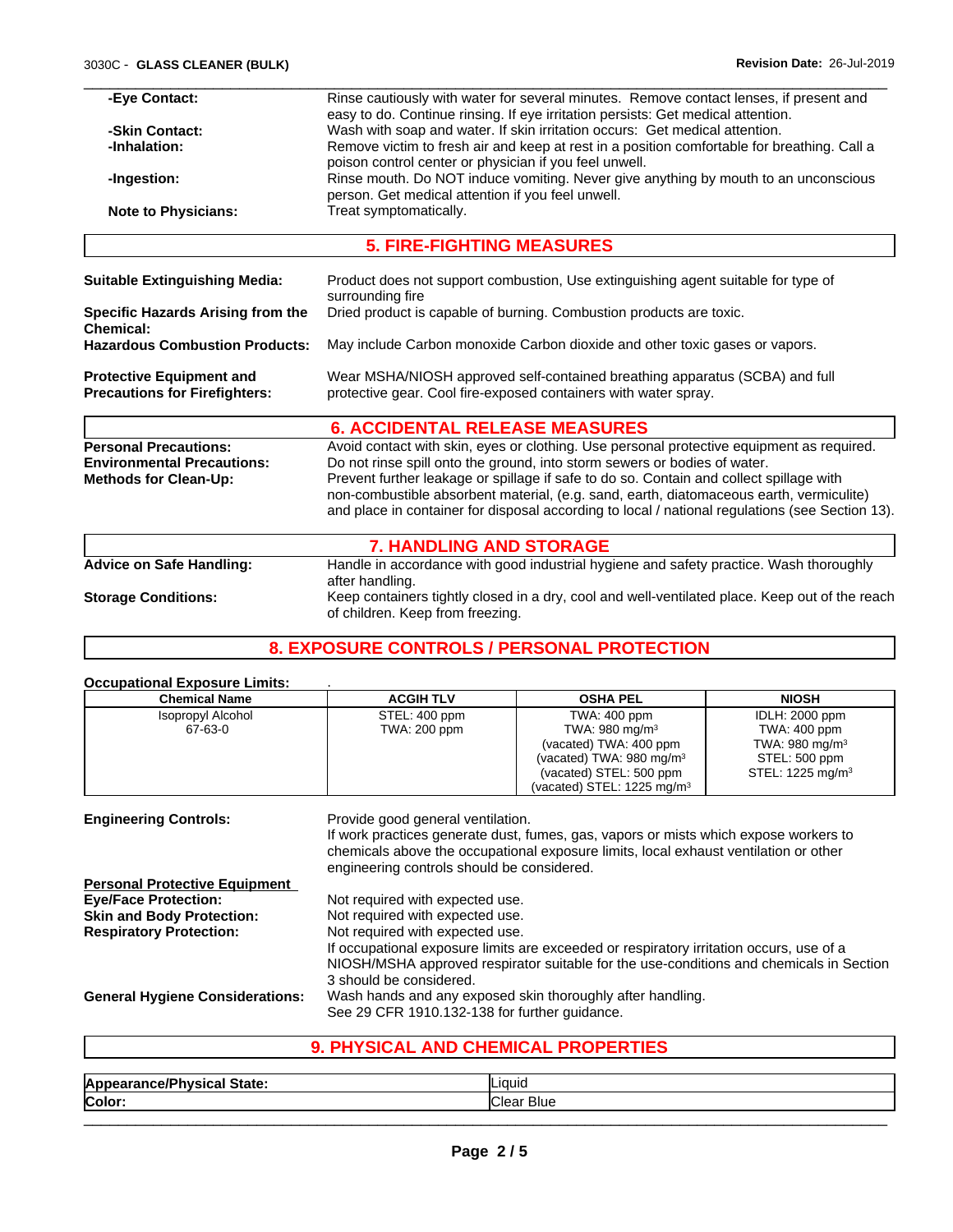| Odor:                             | Floral fragrance                 |  |
|-----------------------------------|----------------------------------|--|
| Odor Threshold:                   | No information available.        |  |
| pH:                               | 10.0-11.0                        |  |
| Melting Point / Freezing Point:   | <b>No information available.</b> |  |
| Boiling Point / Boiling Range:    | 100 °C / 212 °F                  |  |
| <b>Flash Point:</b>               | 100 °C $/$ > 212 °F ASTM D56     |  |
| <b>Evaporation Rate:</b>          | $\leq 1$ (Butyl acetate = 1)     |  |
| <b>Flammability (solid, gas)</b>  | lNo information available.       |  |
| <b>Upper Flammability Limit:</b>  | No information available.        |  |
| <b>Lower Flammability Limit:</b>  | No information available.        |  |
| Vapor Pressure:                   | No information available.        |  |
| Vapor Density:                    | lNo information available.       |  |
| <b>Specific Gravity:</b>          | 0.991                            |  |
| Solubility(ies):                  | Soluble in water                 |  |
| <b>Partition Coefficient:</b>     | No information available.        |  |
| <b>Autoignition Temperature:</b>  | No information available.        |  |
| <b>Decomposition Temperature:</b> | No information available.        |  |
| Viscosity:                        | No information available.        |  |

#### **10. STABILITY AND REACTIVITY**

| <b>Reactivity:</b>             | This material is considered to be non-reactive under normal conditions of use.                     |
|--------------------------------|----------------------------------------------------------------------------------------------------|
| <b>Chemical Stability:</b>     | Stable under normal conditions.                                                                    |
|                                | <b>Possibility of Hazardous Reactions:</b> Not expected to occur with normal handling and storage. |
| <b>Conditions to Avoid:</b>    | Extremes of temperature and direct sunlight.                                                       |
| <b>Incompatible Materials:</b> | Strong oxidizing agents. Strong acids.                                                             |
| <b>Hazardous Decomposition</b> | May include carbon monoxide, carbon dioxide (CO2) and other toxic gases or vapors.                 |
| <b>Products:</b>               |                                                                                                    |

#### **11. TOXICOLOGICAL INFORMATION**

| <b>Likely Routes of Exposure:</b><br><b>Symptoms of Exposure:</b> | Eyes, Skin, Ingestion, Inhalation.                                                     |
|-------------------------------------------------------------------|----------------------------------------------------------------------------------------|
| -Eye Contact:                                                     | Pain and redness.                                                                      |
| -Skin Contact:                                                    | Drying of the skin.                                                                    |
| -Inhalation:                                                      | Nasal discomfort and coughing.                                                         |
| -Ingestion:                                                       | Pain, nausea, vomiting and diarrhea.                                                   |
| Immediate, Delayed, Chronic Effects                               |                                                                                        |
| Product Information:                                              | Data not available or insufficient for classification.                                 |
| Target Organ Effects:                                             | -Eyes. Respiratory System. -Skin.                                                      |
| <b>Numerical Measures of Toxicity</b>                             | The following acute toxicity estimates (ATE) are calculated based on the GHS document. |

.ATEmix (inhalation-dust/mist): 3646.6 mg/l

#### **Component Acute Toxicity Information**

| <b>Chemical Name</b>         | Oral LD50            | <b>Dermal LD50</b>      | <b>Inhalation LC50</b>                |
|------------------------------|----------------------|-------------------------|---------------------------------------|
| Water<br>7732-18-5           | $> 90$ mL/kg (Rat)   | Not Available           | Not Available                         |
| Isopropyl Alcohol<br>67-63-0 | $= 1870$ mg/kg (Rat) | $= 4059$ mg/kg (Rabbit) | $= 72600$ mg/m <sup>3</sup> (Rat) 4 h |

#### **Carcinogenicity:** No components present at 0.1% or greater are listed as to being carcinogens by ACGIH, IARC, NTP or OSHA.

#### **12. ECOLOGICAL INFORMATION**

| <b>Chemical Name</b><br>Fish<br><b>Algae/Aquatic Plants</b><br>Toxicity to<br>:rustacea<br><b>B.A.S.</b> | <b>Ecotoxicity</b> |  |                       |  |
|----------------------------------------------------------------------------------------------------------|--------------------|--|-----------------------|--|
|                                                                                                          |                    |  | <b>Microorganisms</b> |  |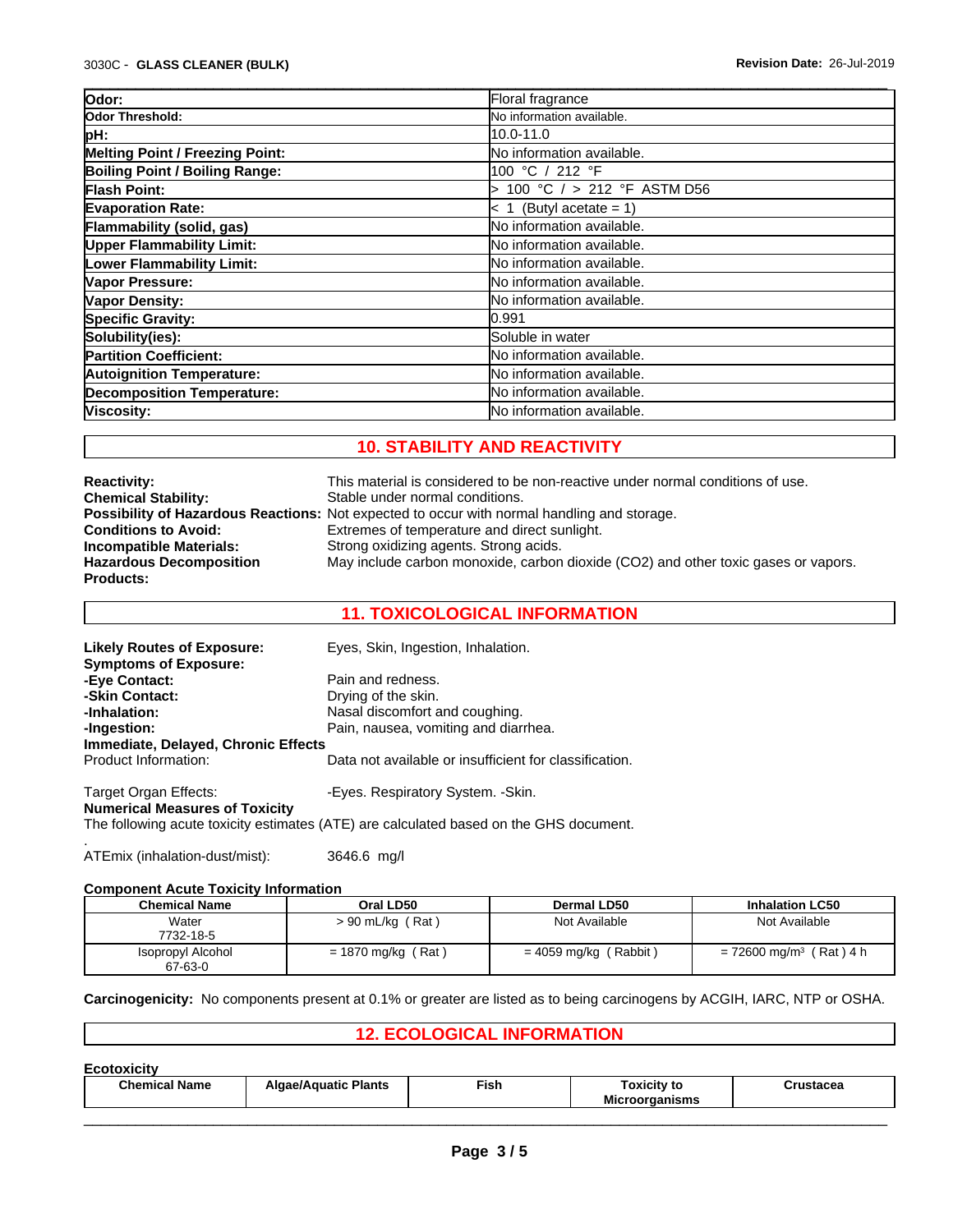| TDG / DOT:<br><b>Proper Shipping Name:</b><br><b>Special Provisions:</b> | Not Regulated<br>Non Hazardous Product<br>Shipping descriptions may vary based on mode of transport, quantities, package size,<br>and/or origin and destination. Check with a trained hazardous materials transportation<br>expert for information specific to your situation. |
|--------------------------------------------------------------------------|--------------------------------------------------------------------------------------------------------------------------------------------------------------------------------------------------------------------------------------------------------------------------------|
| IMDG:                                                                    | Not Regulated                                                                                                                                                                                                                                                                  |
| <b>Proper Shipping Name:</b>                                             | Non Hazardous Product                                                                                                                                                                                                                                                          |

**15. REGULATORY INFORMATION**

**DSL / NDSL Status:** (Domestic Substances List / Non-Domestic Substances List) The chemical substances in this product are included on or exempt from listing on the Canadian DSL / NDSL.

**TSCA Status:** (Toxic Substance Control Act Section 8(b) Inventory) All chemical substances in this product are included on or exempted from listing on the TSCA Inventory of Chemical Substances.

#### **SARA 313**

This product contains the following listed substances:

| SARA 311/312 Hazard Categories     |     |  |
|------------------------------------|-----|--|
| <b>Acute Health Hazard:</b>        | Yes |  |
| <b>Chronic Health Hazard:</b>      | No  |  |
| Fire Hazard:                       | No  |  |
| Sudden release of pressure hazard: | No  |  |
| <b>Reactive Hazard:</b>            | N٥  |  |

#### **16. OTHER INFORMATION**

| NFPA |  |
|------|--|
| HMIS |  |

**Health Hazards:** 1

**Flammability:** 0 **Instability:** 0

**Flammability: 0 Physical Hazards: 0** 

**Special:** N/A

**Revision Date:** 26-Jul-2019<br>**Reasons for Revision:** 26 No information

**Reasons for Revision:** No information available.

 $\_$  ,  $\_$  ,  $\_$  ,  $\_$  ,  $\_$  ,  $\_$  ,  $\_$  ,  $\_$  ,  $\_$  ,  $\_$  ,  $\_$  ,  $\_$  ,  $\_$  ,  $\_$  ,  $\_$  ,  $\_$  ,  $\_$  ,  $\_$  ,  $\_$  ,  $\_$  ,  $\_$  ,  $\_$  ,  $\_$  ,  $\_$  ,  $\_$  ,  $\_$  ,  $\_$  ,  $\_$  ,  $\_$  ,  $\_$  ,  $\_$  ,  $\_$  ,  $\_$  ,  $\_$  ,  $\_$  ,  $\_$  ,  $\_$  ,